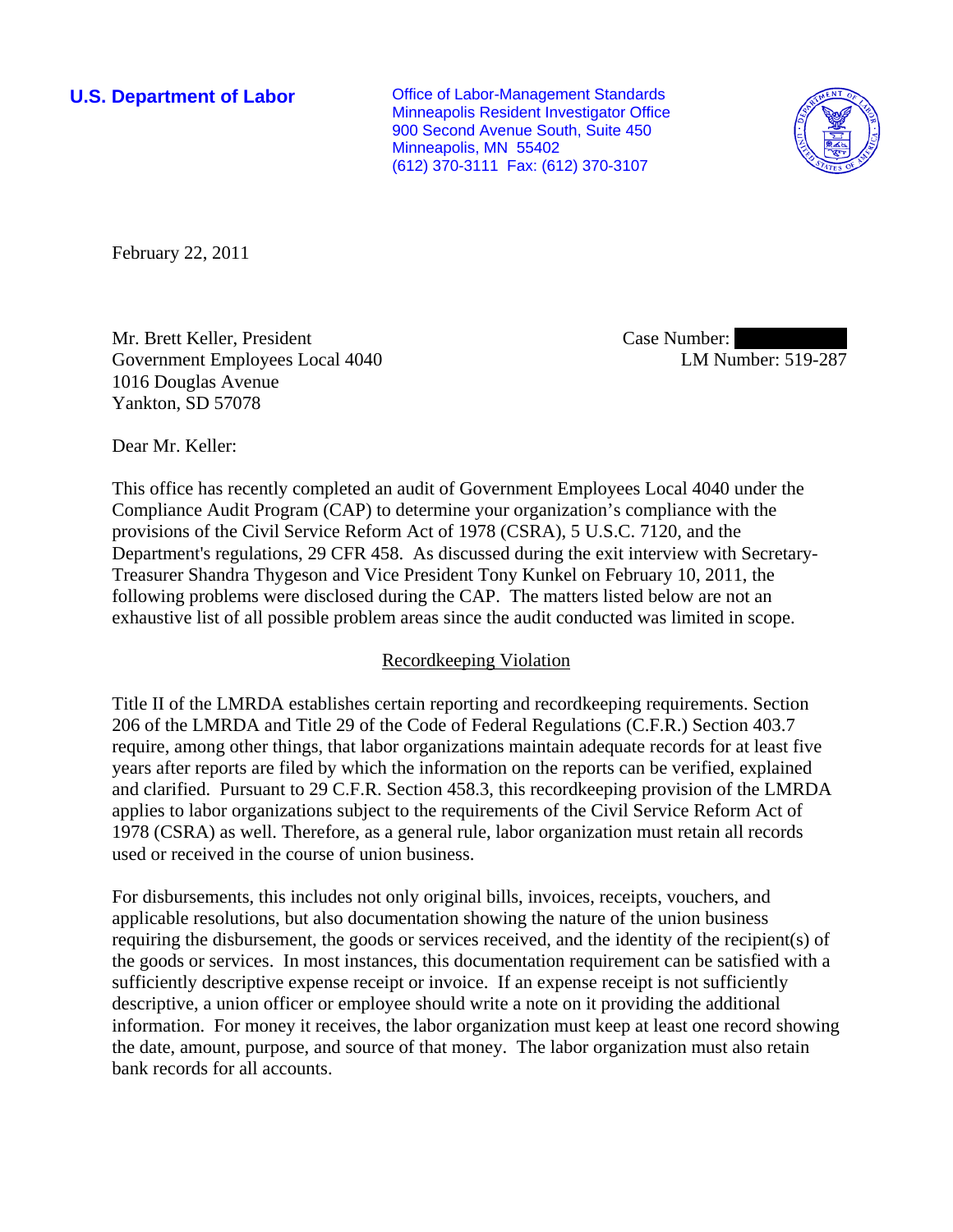The audit of Local 4040's 2009 and 2010 records revealed the following recordkeeping violation:

Meals and Expenses Charged to the Credit Card

Local 4040 did not retain adequate documentation for credit card expenses incurred by officers and employees totaling at least \$375. For example, officers traveled to Peoria, IL to attend a training seminar and charged gas in the amount of \$38.93 to the union's credit card, but did not retain a receipt. In another example, officers went out to dinner at Phinney's for Cheryl Luden's retirement and charged \$74.25 to the union credit card. However, the receipt retained was not itemized and no record was kept that identified the persons who incurred the charge.

As noted above, labor organizations must retain original receipts, bills, and vouchers for all disbursements. The president and treasurer (or corresponding principal officers) , who are required to sign your union's LM report, are responsible for properly maintaining union records.

Records of meal expenses must include written explanations of the union business conducted and the full names and titles of all persons who incurred the restaurant charges. Also, the records retained must identify the names of the restaurants where the officers or employees incurred meal expenses.

Based on your assurance that Local 4040 will retain adequate documentation in the future, OLMS will take no further enforcement action at this time regarding the above violations.

## Reporting Violation

Pursuant to 29 C.F.R., Section 458.3, the reporting requirement under 29 C.F.R. Section 403.2 (see Section 201(b) of the Labor-Management Reporting and Disclosure Act (LMRDA)) is made applicable to labor organizations subject to the requirements of the CSRA. This provision requires labor organizations to file annual financial reports that accurately disclose their financial condition and operations. The audit disclosed a violation of this requirement. The Labor Organization Annual Report (LM-3) filed by Local 4040 for the fiscal year ended December 31, 2009, was deficient in that:

## Disbursements to Officers

Local 4040 did not include some direct and indirect reimbursements to officers totaling at least \$6,400 in the amounts reported Item 24 (All Officers and Disbursements to Officers). Local 4040's check register indicated that officers received payments totaling at least \$6,200 for per diem and mileage to attend union conventions and trainings. However, the local did not report any disbursements in Column E (Allowances and Other Disbursements) of Item 24. Most reimbursed and other expenses incurred by union officers are required to be reported in Column E of Item 24. It appears these payments were erroneously reported in Item 48 (Office and Administrative Expenses).